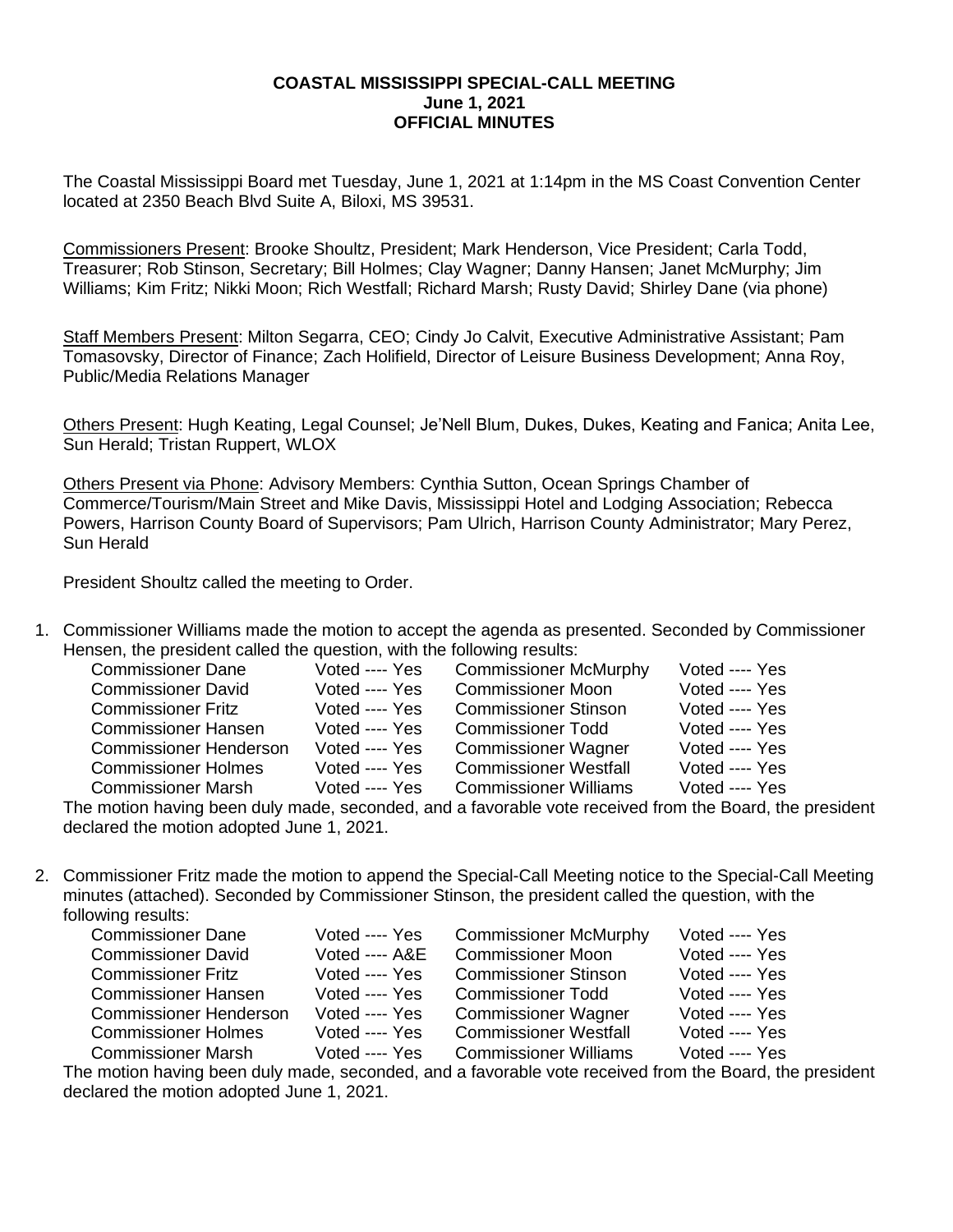3. Commissioner Wagner made the motion to enter into Closed Session to discuss the need to enter into Executive Session. Seconded by Commissioner Henderson, the president called the question, with the following results:

| <b>Commissioner Dane</b>      | Voted ---- Yes | <b>Commissioner McMurphy</b> | Voted ---- Yes |
|-------------------------------|----------------|------------------------------|----------------|
| <b>Commissioner David</b>     | Voted ---- A&E | <b>Commissioner Moon</b>     | Voted ---- Yes |
| <b>Commissioner Fritz</b>     | Voted ---- Yes | <b>Commissioner Stinson</b>  | Voted ---- Yes |
| <b>Commissioner Hansen</b>    | Voted ---- Yes | <b>Commissioner Todd</b>     | Voted ---- Yes |
| <b>Commissioner Henderson</b> | Voted ---- Yes | <b>Commissioner Wagner</b>   | Voted ---- Yes |
| <b>Commissioner Holmes</b>    | Voted ---- Yes | <b>Commissioner Westfall</b> | Voted ---- Yes |
| <b>Commissioner Marsh</b>     | Voted ---- Yes | <b>Commissioner Williams</b> | Voted ---- Yes |

The motion having been duly made, seconded, and a favorable vote received from the Board, the president declared the motion adopted June 1, 2021.

4. Commissioner Henderson made the motion to exit Closed Session and reconvene in open meeting. Seconded by Commissioner Williams, the president called the question, with the following results:

| <b>Commissioner Dane</b>                                                                                        | Voted ---- Yes | <b>Commissioner McMurphy</b>                                                                                                                                                                                                         | Voted ---- Yes |
|-----------------------------------------------------------------------------------------------------------------|----------------|--------------------------------------------------------------------------------------------------------------------------------------------------------------------------------------------------------------------------------------|----------------|
| <b>Commissioner David</b>                                                                                       | Voted ---- A&E | <b>Commissioner Moon</b>                                                                                                                                                                                                             | Voted ---- Yes |
| <b>Commissioner Fritz</b>                                                                                       | Voted ---- Yes | <b>Commissioner Stinson</b>                                                                                                                                                                                                          | Voted ---- Yes |
| <b>Commissioner Hansen</b>                                                                                      | Voted ---- Yes | <b>Commissioner Todd</b>                                                                                                                                                                                                             | Voted ---- Yes |
| <b>Commissioner Henderson</b>                                                                                   | Voted ---- Yes | <b>Commissioner Wagner</b>                                                                                                                                                                                                           | Voted ---- Yes |
| <b>Commissioner Holmes</b>                                                                                      | Voted ---- Yes | <b>Commissioner Westfall</b>                                                                                                                                                                                                         | Voted ---- Yes |
| <b>Commissioner Marsh</b>                                                                                       | Voted ---- Yes | <b>Commissioner Williams</b>                                                                                                                                                                                                         | Voted ---- Yes |
| the contract of the contract of the contract of the contract of the contract of the contract of the contract of |                | $\blacksquare$ . The contract of the contract of the contract of the contract of the contract of the contract of the contract of the contract of the contract of the contract of the contract of the contract of the contract of the |                |

The motion having been duly made, seconded, and a favorable vote received from the Board, the president declared the motion adopted June 1, 2021.

- 5. Legal Counsel stated there was no official action taken in Executive Session.
- 6. Commissioner Stinson made the motion to enter into Executive Session for the purposes of discussing job performance of CEO & Staff. Seconded by Commissioner David, the president called the question, with the following results:

| <b>Commissioner Dane</b>      | Voted ---- Yes | <b>Commissioner McMurphy</b> | Voted ---- Yes |
|-------------------------------|----------------|------------------------------|----------------|
| <b>Commissioner David</b>     | Voted ---- Yes | <b>Commissioner Moon</b>     | Voted ---- Yes |
| <b>Commissioner Fritz</b>     | Voted ---- Yes | <b>Commissioner Stinson</b>  | Voted ---- Yes |
| <b>Commissioner Hansen</b>    | Voted ---- Yes | <b>Commissioner Todd</b>     | Voted ---- Yes |
| <b>Commissioner Henderson</b> | Voted ---- Yes | <b>Commissioner Wagner</b>   | Voted ---- Yes |
| <b>Commissioner Holmes</b>    | Voted ---- Yes | <b>Commissioner Westfall</b> | Voted ---- Yes |
| <b>Commissioner Marsh</b>     | Voted ---- Yes | <b>Commissioner Williams</b> | Voted ---- Yes |

The motion having been duly made, seconded, and a favorable vote received from the Board, the president declared the motion adopted June 1, 2021.

7. Commissioner Hansen made the motion to exit Executive Session and reconvene in open meeting. Seconded by Commissioner Moon, the president called the question, with the following results:

| <b>Commissioner Dane</b>      | Voted ---- Yes | <b>Commissioner McMurphy</b> | Voted ---- Yes |
|-------------------------------|----------------|------------------------------|----------------|
| <b>Commissioner David</b>     | Voted ---- Yes | <b>Commissioner Moon</b>     | Voted ---- Yes |
| <b>Commissioner Fritz</b>     | Voted ---- Yes | <b>Commissioner Stinson</b>  | Voted ---- Yes |
| <b>Commissioner Hansen</b>    | Voted ---- Yes | <b>Commissioner Todd</b>     | Voted ---- Yes |
| <b>Commissioner Henderson</b> | Voted ---- Yes | <b>Commissioner Wagner</b>   | Voted ---- Yes |
| <b>Commissioner Holmes</b>    | Voted ---- Yes | <b>Commissioner Westfall</b> | Voted ---- Yes |
| <b>Commissioner Marsh</b>     | Voted ---- Yes | <b>Commissioner Williams</b> | Voted ---- Yes |

The motion having been duly made, seconded, and a favorable vote received from the Board, the president declared the motion adopted June 1, 2021.

8. Legal Counsel stated there was no official action taken in Executive Session.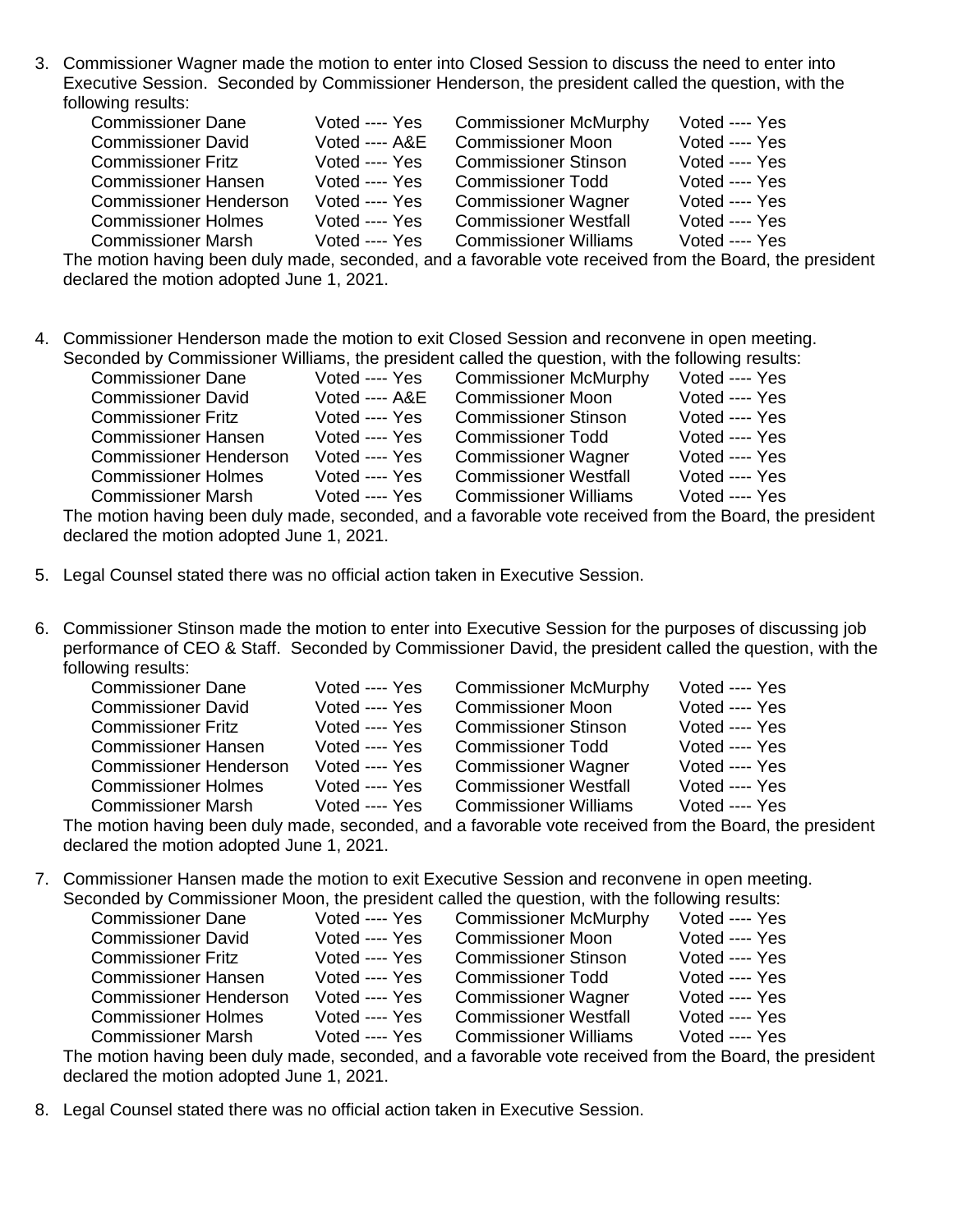9. Commissioner Westfall made the motion for President Shoultz to reach out and negotiate with an independent consultant to speak with each Commissioner individually, the CEO and possibly Staff to help alleviate the negative issues within the Board and Organization. Seconded by Commissioner Holmes, the president called the question, with the following results:

| <b>Commissioner Dane</b>      | Voted ---- Yes | <b>Commissioner McMurphy</b> | Voted ---- Yes |
|-------------------------------|----------------|------------------------------|----------------|
| <b>Commissioner David</b>     | Voted ---- Yes | <b>Commissioner Moon</b>     | Voted ---- Yes |
| <b>Commissioner Fritz</b>     | Voted ---- Yes | <b>Commissioner Stinson</b>  | Voted ---- Yes |
| <b>Commissioner Hansen</b>    | Voted ---- Yes | <b>Commissioner Todd</b>     | Voted ---- Yes |
| <b>Commissioner Henderson</b> | Voted ---- Yes | <b>Commissioner Wagner</b>   | Voted ---- Yes |
| <b>Commissioner Holmes</b>    | Voted ---- Yes | <b>Commissioner Westfall</b> | Voted ---- Yes |
| <b>Commissioner Marsh</b>     | Voted ---- Yes | <b>Commissioner Williams</b> | Voted ---- Yes |

The motion having been duly made, seconded, and a favorable vote received from the Board, the president declared the motion adopted June 1, 2021.

10. Commissioner Fritz made the motion to enter into Closed Session to discuss the need to enter into Executive Session. Seconded by Commissioner Todd, the president called the question, with the following results:

| <b>Commissioner Dane</b>      | Voted ---- Yes | <b>Commissioner McMurphy</b> | Voted ---- Yes |
|-------------------------------|----------------|------------------------------|----------------|
| <b>Commissioner David</b>     | Voted ---- Yes | <b>Commissioner Moon</b>     | Voted ---- Yes |
| <b>Commissioner Fritz</b>     | Voted ---- Yes | <b>Commissioner Stinson</b>  | Voted ---- Yes |
| <b>Commissioner Hansen</b>    | Voted ---- Yes | <b>Commissioner Todd</b>     | Voted ---- Yes |
| <b>Commissioner Henderson</b> | Voted ---- Yes | <b>Commissioner Wagner</b>   | Voted ---- Yes |
| <b>Commissioner Holmes</b>    | Voted ---- Yes | <b>Commissioner Westfall</b> | Voted ---- Yes |
| <b>Commissioner Marsh</b>     | Voted ---- Yes | <b>Commissioner Williams</b> | Voted ---- Yes |
| .                             |                |                              |                |

The motion having been duly made, seconded, and a favorable vote received from the Board, the president declared the motion adopted June 1, 2021.

| 11. Commissioner              | made the motion to exit Closed Session and reconvene in open meeting. |                                                                |                |  |
|-------------------------------|-----------------------------------------------------------------------|----------------------------------------------------------------|----------------|--|
| Seconded by Commissioner      |                                                                       | the president called the question, with the following results: |                |  |
| <b>Commissioner Dane</b>      | Voted ---- Yes                                                        | <b>Commissioner McMurphy</b>                                   | Voted ---- Yes |  |
| <b>Commissioner David</b>     | Voted ---- Yes                                                        | <b>Commissioner Moon</b>                                       | Voted ---- Yes |  |
| <b>Commissioner Fritz</b>     | Voted ---- Yes                                                        | <b>Commissioner Stinson</b>                                    | Voted ---- Yes |  |
| <b>Commissioner Hansen</b>    | Voted ---- Yes                                                        | <b>Commissioner Todd</b>                                       | Voted ---- Yes |  |
| <b>Commissioner Henderson</b> | Voted ---- Yes                                                        | <b>Commissioner Wagner</b>                                     | Voted ---- Yes |  |
| <b>Commissioner Holmes</b>    | Voted ---- Yes                                                        | <b>Commissioner Westfall</b>                                   | Voted ---- Yes |  |
| <b>Commissioner Marsh</b>     | Voted ---- Yes                                                        | <b>Commissioner Williams</b>                                   | Voted ---- Yes |  |
|                               |                                                                       |                                                                |                |  |

The motion having been duly made, seconded, and a favorable vote received from the Board, the president declared the motion adopted June 1, 2021.

12. Legal Counsel stated there was no official action taken in Executive Session.

13. Commissioner Stinson made the motion to enter into Executive Session for the purposes of discussing job performance of CEO & Staff. Seconded by Commissioner David, the president called the question, with the following results:

| <b>Commissioner Dane</b>      | Voted ---- Yes | <b>Commissioner McMurphy</b> | Voted ---- Yes |
|-------------------------------|----------------|------------------------------|----------------|
| <b>Commissioner David</b>     | Voted ---- Yes | <b>Commissioner Moon</b>     | Voted ---- Yes |
| <b>Commissioner Fritz</b>     | Voted ---- Yes | <b>Commissioner Stinson</b>  | Voted ---- Yes |
| <b>Commissioner Hansen</b>    | Voted ---- Yes | <b>Commissioner Todd</b>     | Voted ---- Yes |
| <b>Commissioner Henderson</b> | Voted ---- Yes | <b>Commissioner Wagner</b>   | Voted ---- Yes |
| <b>Commissioner Holmes</b>    | Voted ---- Yes | <b>Commissioner Westfall</b> | Voted ---- Yes |
| <b>Commissioner Marsh</b>     | Voted ---- Yes | <b>Commissioner Williams</b> | Voted ---- Yes |

The motion having been duly made, seconded, and a favorable vote received from the Board, the president declared the motion adopted June 1, 2021.

14. Commissioner Hansen made the motion to exit Executive Session and reconvene in open meeting. Seconded by Commissioner Moon, the president called the question, with the following results: Commissioner Dane Voted ---- Yes Commissioner McMurphy Voted ---- Yes Commissioner David Voted ---- Yes Commissioner Moon Voted ---- Yes